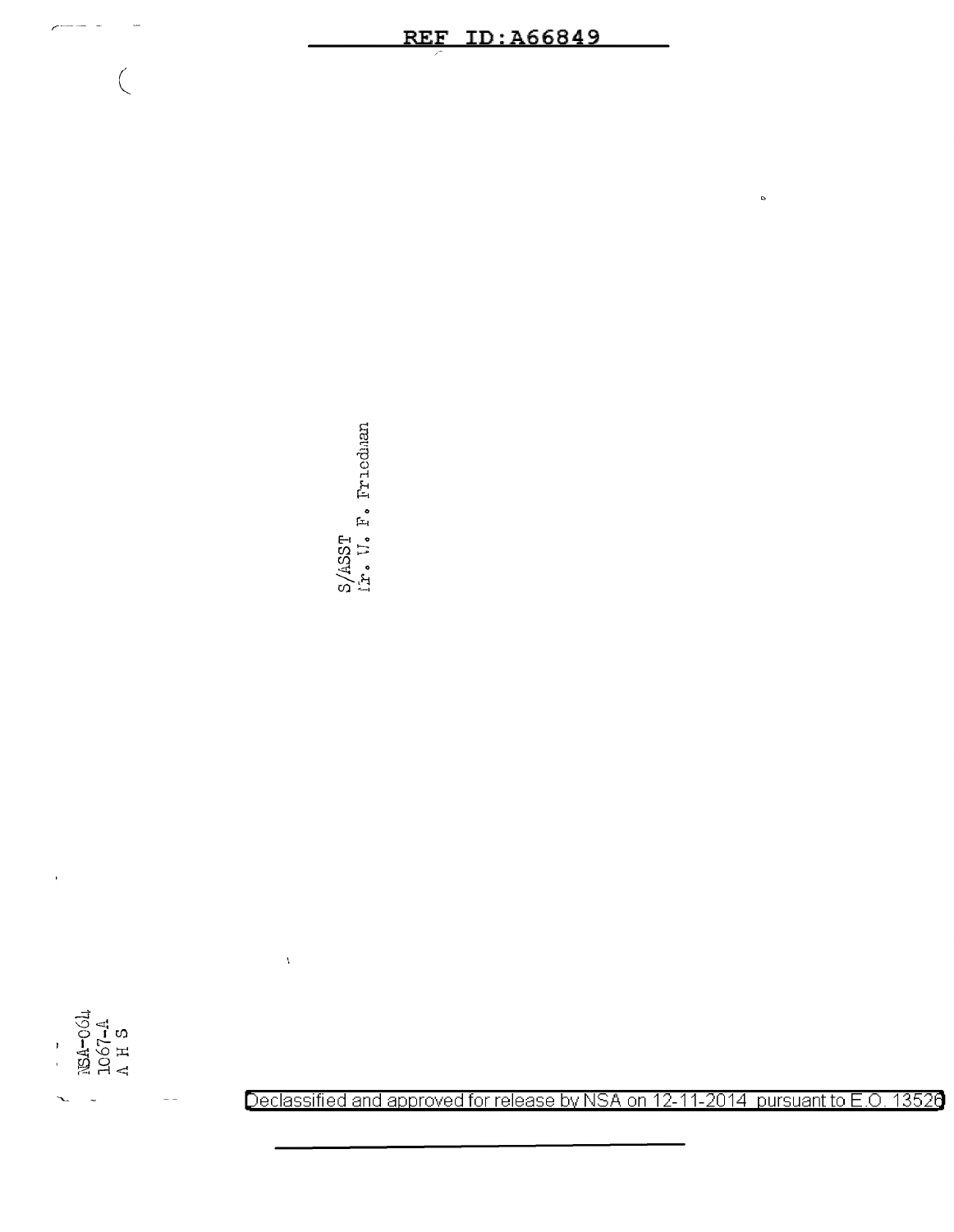

TO : Mr. Friedman DATE: 28 August 1952

FROM : Lt Col Hume

SUBJECT: Armed Forces Security Agency Oath Form

1. In response to your request, inclosed are two each, AFSA Form 170 Revised 30 Apr 52, and one each, GAS Form No. 19 (15 May 52), and ASA debriefing form. These are the cleanest copies we have to forward.

2. It will be noted that AFSA Form 170 contains the oath, the affirmation and the separation oath on one sheet, using both sides. This form is used by the Army, Navy and Air Force as follows: upon entering, the Army uses both ASA forms and AFSA forms and the same upon separation; the Navy uses the AFSA form, one copy only; the Air Force uses two AFSA forms upon entering and requires the execution of only one separation oath. CIVILIANS execute The AFSA OATH.

. Hume RICHARD HUME Lt Colonel, USAF Acting Chief, Security Control Division

Inclosures  $- a/s$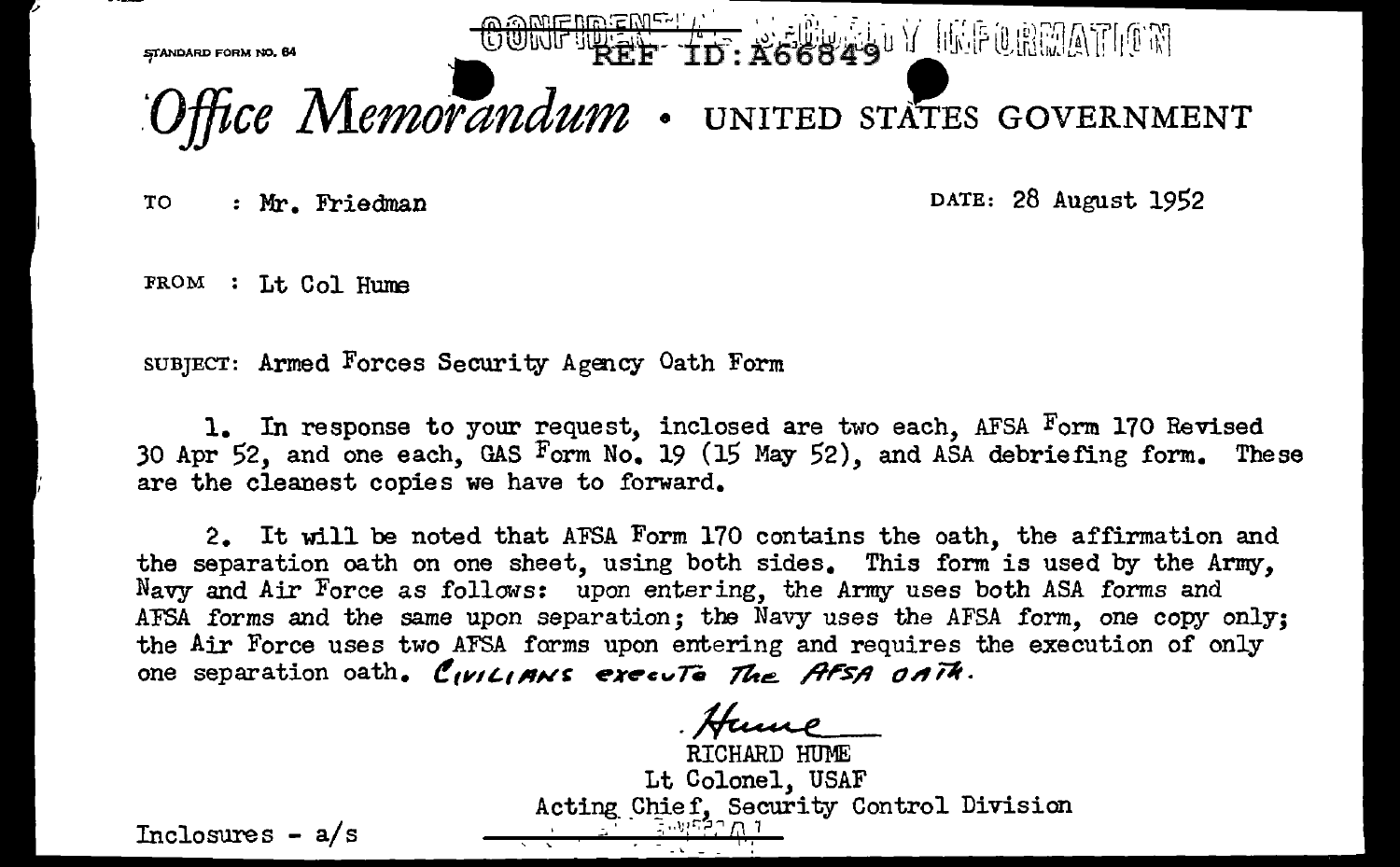REF ID-A66849

SECUREY INF CRIMA 1.

HEADQUARTERS ARMY SECURITY AGENCY Washington 25, D. C.

## OATH

I have read and understand "Explanations and Instructions concerning the handling and use of Special Intelligence;" Army Regulation 380-5 with changes, concerning safeguarding Military Information; and Public Iaw 513. 8lst Congress, 2nd Session, dated 13 May 1950.

I do solemnly swear and declare upon my honor that I will not discuss with or disclose to any person, regardless of his official position or status, any infonnation relating directly or indirectly to Special Intelligence or any information derived therefrcm or pertinent to the nature of its source or manner of its production unless that person is currently authorized to discuss or handle information or material of the particular category involved. I understand that the responsibility for ascertaining that such an authorization is valid and current rests with  $me_{\bullet}$  I understand further that when a change in my assignment or any other change in my status renders it no longer necessary for me, in the performance of my official duties, to receive Special Intelligence or to be currently aware of its existence my name will be removed from the list of persons authorized to receive this material and have this knowledge and that such removal automatically bars me from further handling of Special Intelligence or access to areas where such material is hardled; and I will in all other respects comply with the above mentioned regulations.

I do hereby affirm my understanding that no change in my assignment or employment will ever relieve me of my obligation under this oath and that the provisions of this oath rill remain fully as binding upon me during peacetime as they are during wartime.

I take this obligation freely, without any mental reservation or purpose of evasion, with full understanding of its importance to the present and future security of my country, and with realization of the criminal penalties for violation of the above mentioned law.

SECURITY INFORMATION

Sworn to before me this

 $1952$ day of

Summary Court

|      | CARDS COMPIETED |  |
|------|-----------------|--|
|      | ENTER ON ROSTER |  |
| FIIE |                 |  |

•

GAS Form No. 19 (15 May 52)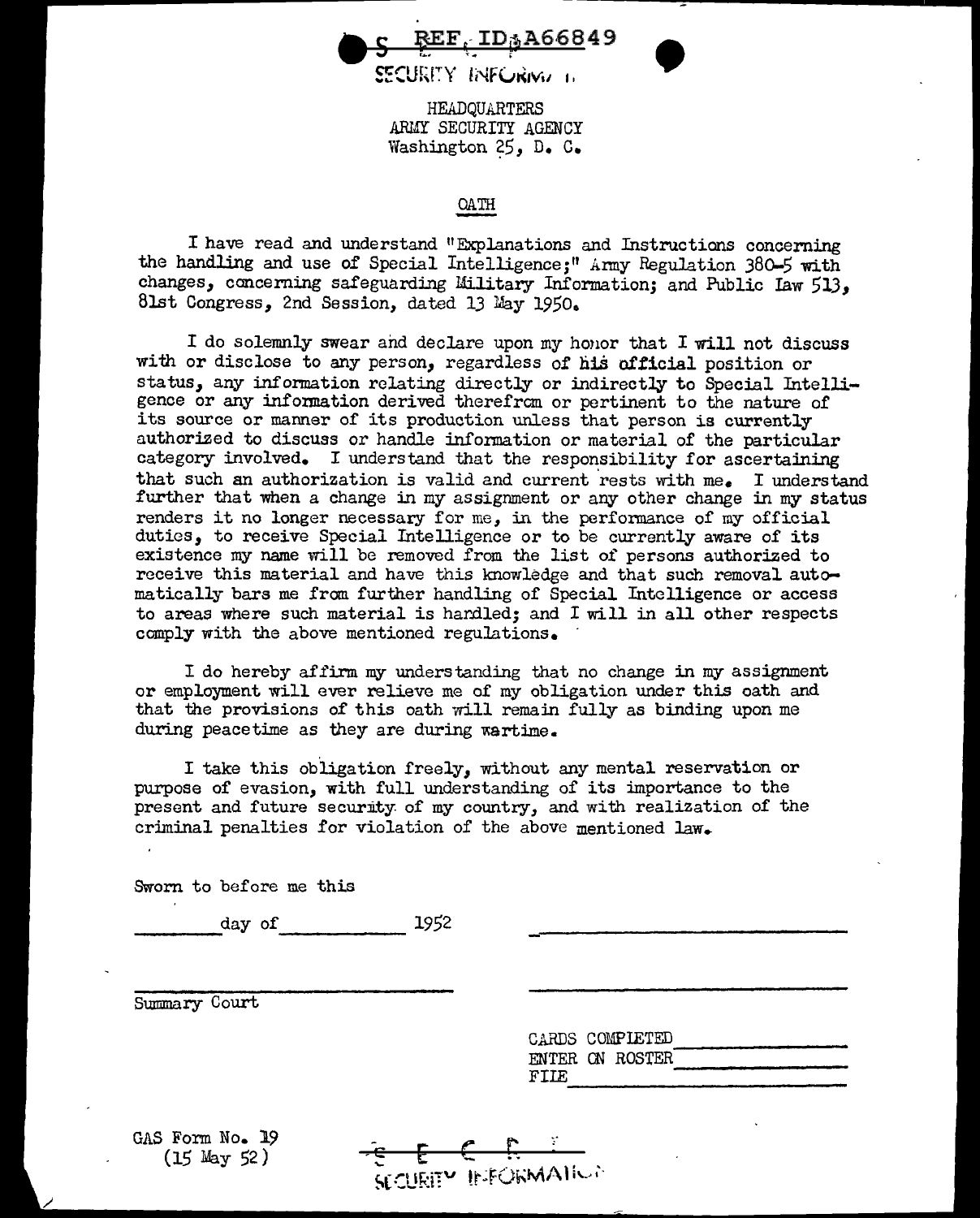DEPARTMENT OF DEFENSE ARMED FORCES SECURITY AGENCY WASHINGTON  $25<sub>5</sub>$  D. C.

Upon being granted access to and knowledge of operations of the Armed Forces Security Agency,  $I_2$  $\cdot$  (as an official, employee, consultant, or as a representative of the Agency in any other capacity) (though currently employed by a corporation, company, business or commercial concern, or government agency, bureau, office or department) subscribe to this oath freely, without mental reservation, and with the full intent to exercise meticulous care in abiding by its terms.

I solemnly swear that I will not reveal to any person outside of the Armed Foress Security Agency the fact that the Agency, or any member thereof, engages in the production of communication intelligence or any phase thereof or that it engages in communication security activities, except as necessary toward the proper performance of my duties (under the restrictions and limitations of pertinent service regulations and official publications of the Agency), or as specifically authorized in each instance by a duly responsible superior known to me to be a member of the Agency.

I further solemnly swear that I will discuss matters pertaining to communication intelligence and communication security only to the extent necessary for the proper performance of my duties and only with persons actively and currently performing duties having to do with the particular matters involved or currently authorized to receive information thereof; and that I will impart to subbrainates under my direct supervision only such details as may be necessary to them in the performance of their duties.

I further solemnly swear that I will report without delay to my immediate superior the details and circumstances of any case which comes within my knowledge of an unauthorized person's obtaining, or attempting to obtain, information concerning communication intelligence, communication security activities, or the classified operations of the Agency.

I further solemnly swear that, upon an absence from or severence of my connection with the Armed Forces Security Agency, I will not reveal during said absence or after said severence my connection with or knowledge of communications intelligence or communication security operations unless freed from this obligation by unmistakable and categorical official notice (except when authorized and as necessary to any future performance of duties in an assignment with an organization which collaborates with the Armed Forces Security Agency).

I fully appreciate and understand that the preservation of the security of information concerning our capabilities in communication intelligence and our measures to safeguard our own communications is of vital importance to the welfare and defense of the United States. I affirm that I am familiar with the provision of the Act of Congress of 15 June 1917 (Espionage Act) relative to the National Defense; with Public Law 513, 81st Congress, Second Session, 13 May 1950; and with the President's Memorandum dated 28 August  $1945.$ 

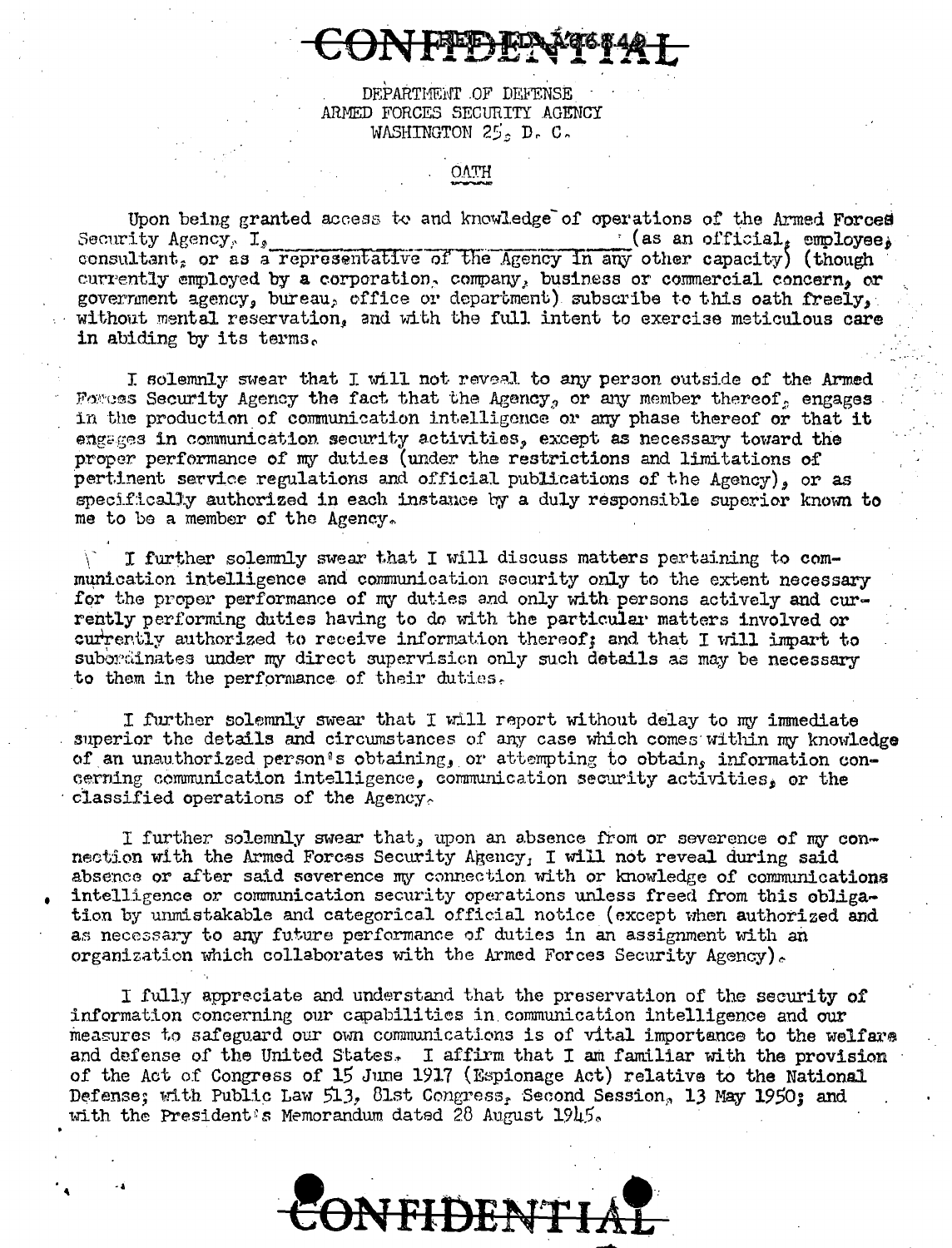

I do hereby affirm my understanding that no change in my assignment or employment will ever relieve me of the above obligations under this oath, and that the provisions of this oath will remain fully as binding on me during peacetime as they are during wartime.

So Help Me God (Print Name, Grade & Serial Number) Sworn to before me this day of 19 (Signature of person administering Oath) SEPARATION OATH I. phave reread the above part of the cost in that I will not hereafter reveal my previous connection with or knowledge of communications intelligence or communications security operations. I am aware that in relinquishing an appointment under which I was eligible for access to Communications Intelligence my right to see such material has ceased. I therefore affirm that I shall never attempt to obtain access to it without proper authorization from persons in positions to grant such authority. I undertake also never to d'uulge any information I may have learned from Communication Intelligence sources or to disclose to any person whatsoever my knowledge of the existance of such intelligence sources. So Help Me God (Print Name, Grade & Serial Number) Sworn to before me this day of 19 19

(Signature of person administering Oath)

AFSA Form 1.70 Revised 30 April 1952